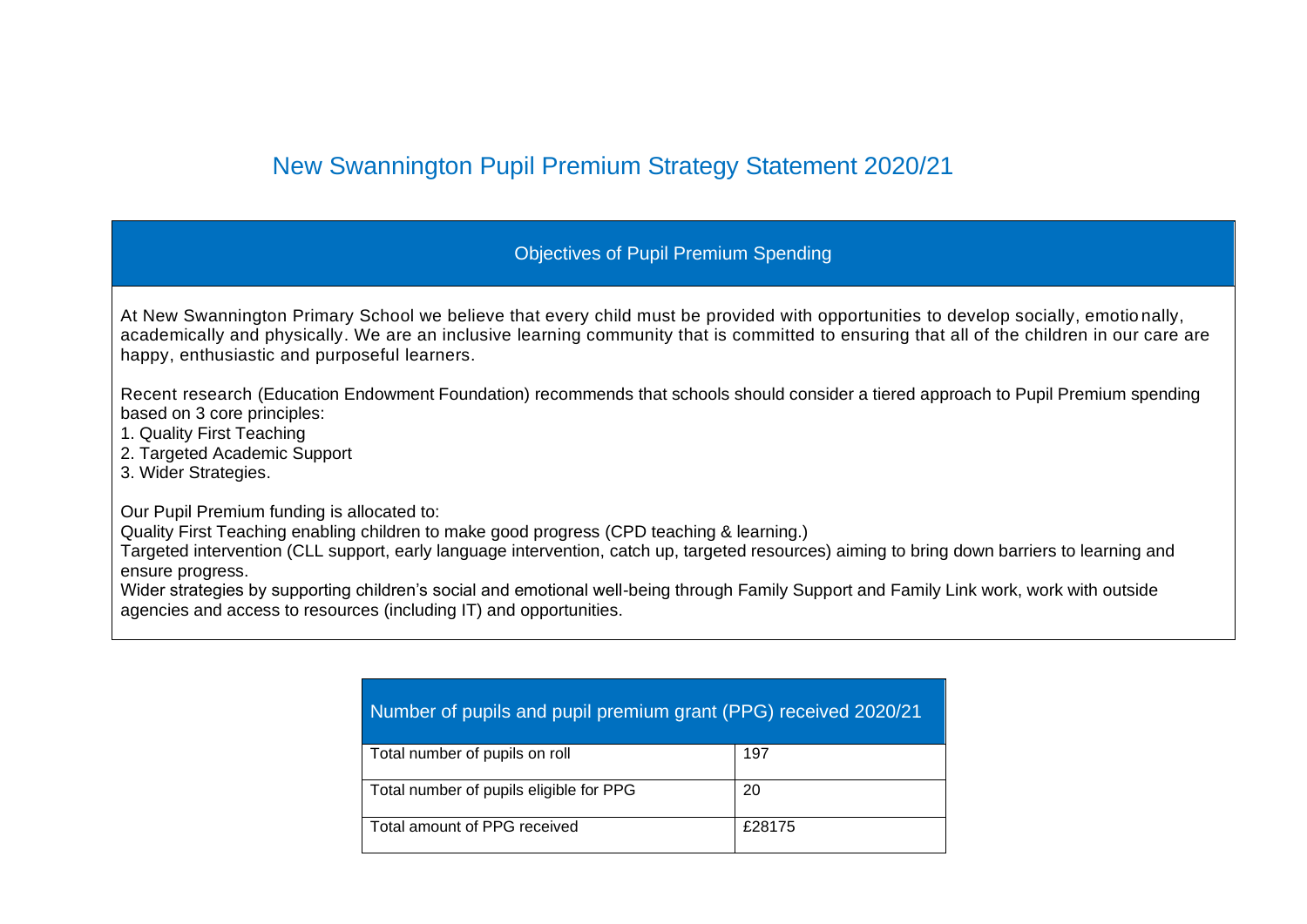## Nature of Support 2020/21 Quality First Teaching Targeted Academic Support Wider Strategies **Curriculum Focus:** Communication, language and literacy Reading

## Barriers to Learning 2020/21 Attendance and punctuality Communication and language skills on entry Emotional and social needs Parental support and engagement Cultural capital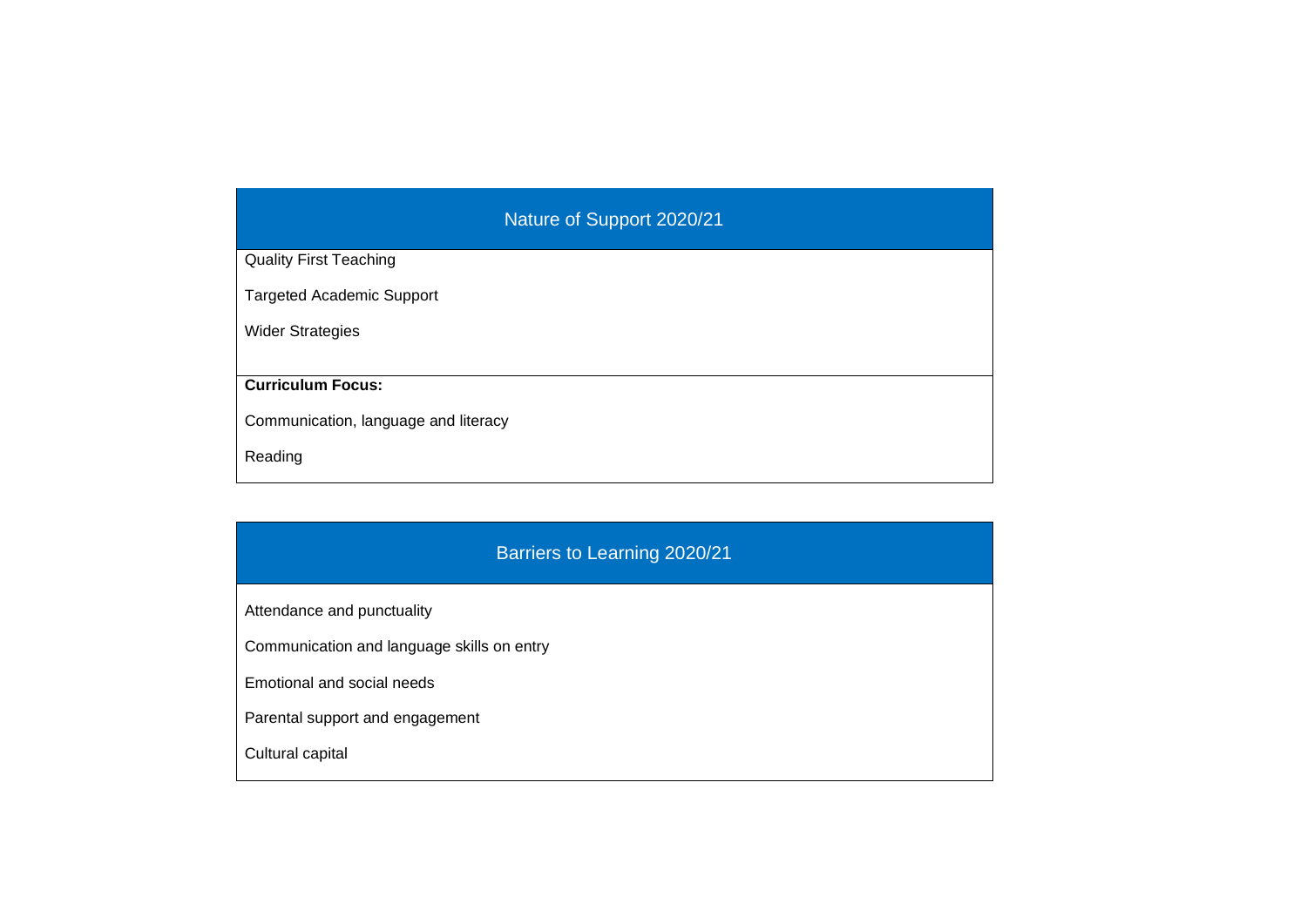| Planned Pupil Premium Expenditure by item/project 2010/20 |                                                                          |                          |                                                                                                       |                                                                                                                                                                                           |  |  |
|-----------------------------------------------------------|--------------------------------------------------------------------------|--------------------------|-------------------------------------------------------------------------------------------------------|-------------------------------------------------------------------------------------------------------------------------------------------------------------------------------------------|--|--|
|                                                           | Item/Project                                                             | <b>Estimated</b><br>Cost | Objective                                                                                             | <b>Desired Outcome</b>                                                                                                                                                                    |  |  |
| Quality<br><b>First</b><br><b>Teaching</b>                | CPD for staff<br>FWTSA subscription<br>Curriculum development            | £2000                    | Quality first teaching across<br>school to improve<br>engagements, standards and<br>progress          | High quality, engaged teaching across school.<br>All children accessing the curriculum.                                                                                                   |  |  |
|                                                           | CPD for Support Staff                                                    | £2000                    | Quality support in all<br>classrooms                                                                  | High quality, engaged teaching across school.<br>All children accessing the curriculum.                                                                                                   |  |  |
|                                                           | <b>Quality Resources</b>                                                 | £1000                    | High quality resources to match<br>our curriculum.                                                    | Children have access to high quality and appropriate resources.                                                                                                                           |  |  |
| <b>Targeted</b><br>Academic<br><b>Support</b>             | Talk Boost & CLL interventions                                           | £1600                    | To move children working<br>below expected to be working<br>at expected progress in<br>speaking       | Children made progress and are now working at expected levels in<br>speaking listening and communication.                                                                                 |  |  |
|                                                           | Development of reading<br>resources and whole class<br>reading resources | £2000                    | Percentage of pupil premium<br>children achieving greater<br>depth in reading is increasing.          | Suitable reading materials are available to appeal and engage all<br>children. Lower ability pupil premium children have access to higher level<br>reading texts to develop their skills. |  |  |
|                                                           | <b>CLL Resources for EYFS</b>                                            | £2000                    | Good CLL progress in EYFS                                                                             | Children have language skills to access the curriculum.                                                                                                                                   |  |  |
|                                                           | <b>Pupil Premium Trackers</b>                                            |                          | Pupil premium pupils progress<br>closely monitored with learning<br>plans put in place                | Children make good progress.                                                                                                                                                              |  |  |
| Wider<br>Strategies-<br>Family<br><b>Support</b>          | <b>Family Support Worker</b><br>supporting vulnerable families           | £9295                    | Parents engage more with<br>children's learning and the<br>school                                     | Children and families Supported emotionally and socially.<br>Improved attendance.<br>Developing stronger relationships between school and home.<br>Children's mental health is supported  |  |  |
|                                                           | Intervention from outside<br>agencies                                    | £2500                    | To support social and<br>emotional wellbeing                                                          | Children feel supported, expert advice implemented.                                                                                                                                       |  |  |
|                                                           | <b>Educational Family Link Worker</b>                                    | £1800                    | To support vulnerable children<br>with challenging behaviour,<br>friendship issues and<br>bereavement | Families Supported emotionally and socially.<br>Advice and support accessing outside agencies.<br>Developing stronger relationships between school and home.                              |  |  |
|                                                           | <b>Breakfast Club</b>                                                    | £1980                    | Attendance improves                                                                                   | Improved attendance for pupil premium children (lower than 90%.)<br>No child starts the day without breakfast and is ready to learn.                                                      |  |  |